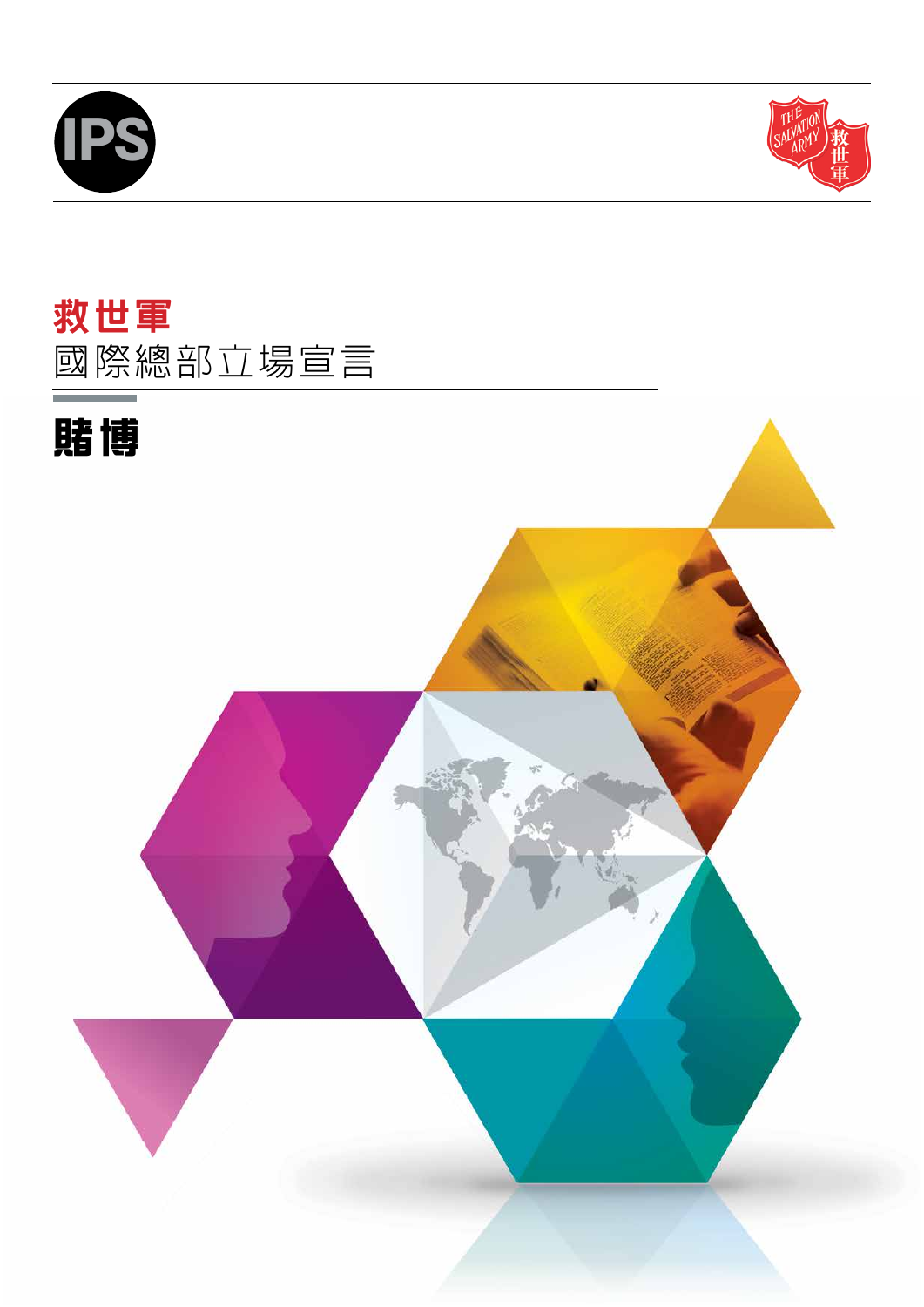



# **立場宣言**

救世軍反對賭博,本質上賭博會導致更多剝 削、欺詐和操控他人的行為,有違基督教重視 愛、遠離壓迫和關顧別人的原則。

因此,無論是政府部門、慈善組織、教會或商 界,也不應視賭博為增加收入或經濟增長的來 源。

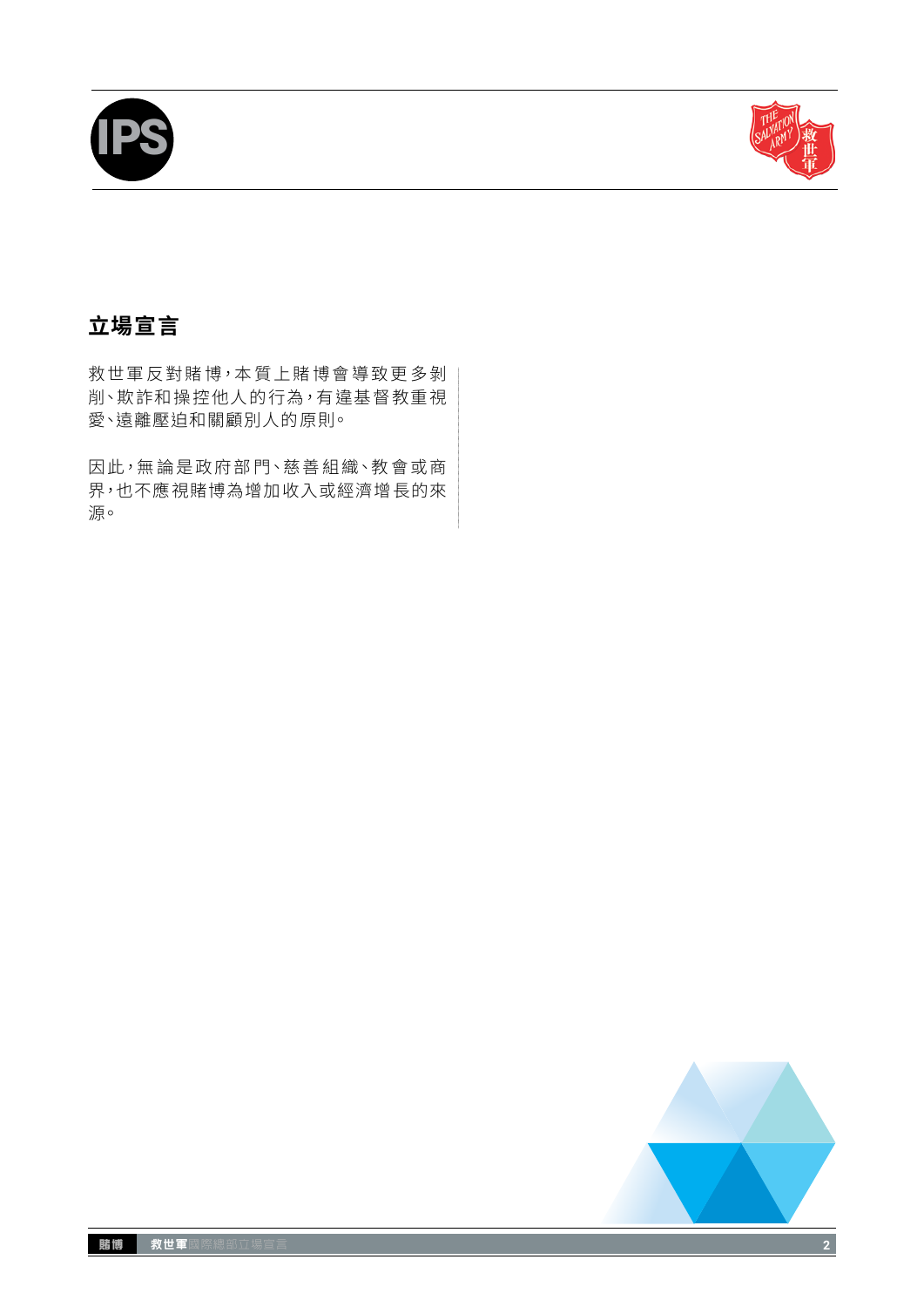# **背景**

賭博是透過人為設定基於機會的遊戲來換取 金錢或物品。勝方的得益全部來自敗方的犧 牲。賭注為「少數的幸運兒」帶來不勞而獲的希 望,但實際上大部份的金錢歸於莊家。參與賭 博活動的人開始時看似沒有受到太大傷害,但 有些持續參與賭博的人會變得倚賴,並導致社 交、心理和精神上的問題。

賭博變得越來越普遍和唾手可及,很多時更得 到政府的推動和支持。賭博涉及的規模可能龐 大和組織精密,例如彩票、賭場、老虎機、網上 賭博或運動賭博;另有些賭博的規模較小而且 組織鬆散,例如非正規的博彩遊戲。每年全球 消耗在賭博的花費數以百億計1 。過去數十年 間,賭博的途徑大幅度增加,政府推動賭博合 法化,而且很多時候,政府更成為賭博的主要 推動者。在賭博合法化的國家,大部份成年人 都會參與賭博活動。

- 2. 國家賭博影響研究委員會:最終報告(National Gambling Impact Study Commission. Final Report)
- 3. Karen K. Hardoon & Jeffrey L. Derevensky: 《兒童及青少年賭博行為:現有知識》(Child and adolescent gambling behaviour: Current knowledge)
- 4. W.J Lynch, P.K Maciejewski & M.N. Potenza: 《看賭博與青少年精神健康的關係:按開始賭博 年齡分組》(Psychiatric correlates of gambling in adolescents and young adults grouped by age at gambling onset)
- 5. S. Stucki & M. Rhis-Middel:《2000年至2005 年間成年問題及病態賭博的普遍性:資料更新》 (Prevalence of adult problem and pathological gambling between 2000 and 2005: An update)
- 6. H. Suurvali, J. Cordingley, D. Hodgins & J. Cunningham:《問題賭博者求助的障礙:實證 文獻綜述》(Barriers to seeking help for gambling problems: A review of the empirical literature)

那些一心想賺取「快錢」舒緩經濟問題的弱勢 社羣,往往成為賭博的獵物。有統計指出,賭博 業對貧窮及基層在職人士和家庭的影響比例 較深<sup>2,</sup>他們賭博的頻率不一定比富有的人多, 不過他們卻要付上較高的代價,當他們成為問 題賭徒時,便會忽視自己在家庭、工作和社會 上的基本責任,沉迷賭博往往會導致破產、欺 騙和違法行為。

有研究指出,青少年期開始參與賭博,會大大 增加他們倚賴賭博的可能性3 ,於早年參與賭 博的組羣,日後出現賭博和其他相關沉溺行為 的機會較其他組羣顯著,這觀察意味着青少年 參與賭博對日後成年期帶來實質影響4 。

賭博並不只是有害的活動,它會形成強迫性的 依賴。有病態賭博行為的人佔全球人口0.8% 全1.8%<sup>5,</sup>即有數千萬人受到影響,當中只有 極少數的人會尋求治療6 。



<sup>1.</sup> Gamble Aware:《負責任賭博》Gamble Aware. Gamble Responsibly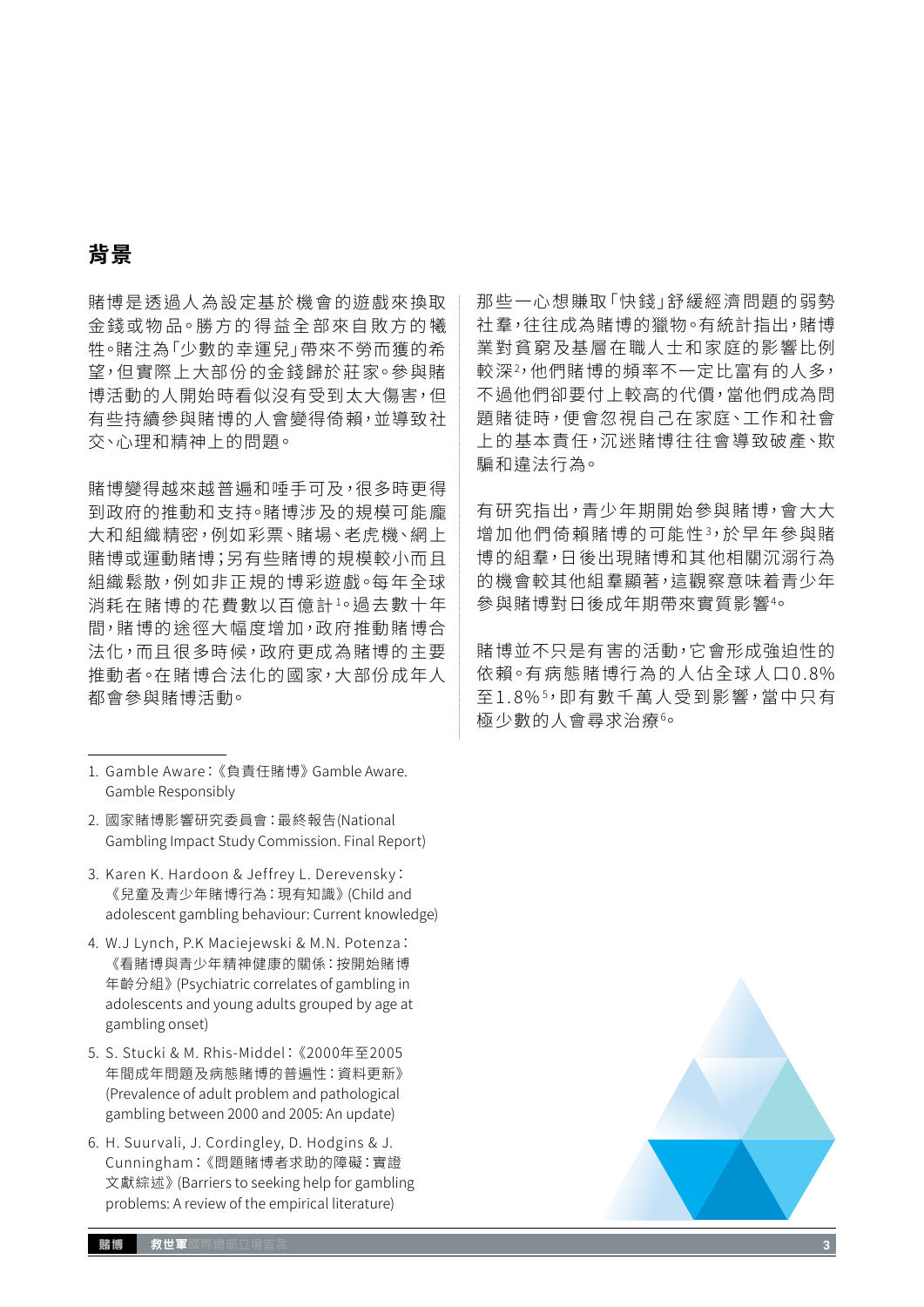### **救世軍立場的基礎**

救世軍相信地上的一切資源全屬於主所有,我 們有責任善用金錢,免於貪婪和犧牲他人的利 益以獲得好處(提前6:3-10; 17-19)。

賭博有違基督教中關於愛、尊重、自制和憐憫 他人的教導(參加5:22 -23)。那些較少受賭博 影響的人,有責任保護那些受賭博問題困擾的 人(參林前8:9)。

任何人也不應譴責或論斷有成癮行為的人 (參路6:37),我們皆有弱點,基督叫我們幫助 問題賭徒,讓他們得到醫治,成為完整的人並 重獲自尊。

政府是神的僕人,應致力維護社會整體的福 祉。當政府運用賭博活動從弱勢羣體獲取收 入,便有違政府對市民應有的誠信。

### **實際回應**

- 1. 救世軍關注所有受沉溺賭博影響的人。救 世軍軍兵承諾避免參與任何形式的賭博活 動,並鼓勵救世軍人作出捐獻,而非參與賭 博活動。
- 2. 救世軍鼓勵舉辦教育及預防性活動, 旨在 讓所有人明白賭博的禍害。
- 3. 救世軍積極向政府、商界團體和個人進行 倡議工作,關注賭博本身帶來的危害,以及 對賭徒和其家庭帶來的傷害。
- 4. 救世軍反對誣衊受沉溺賭博困擾的人士, 並致力透過教育、輔導和康復計劃,為賭徒 及其家庭提供支援。救世軍期望以整全的 方法,培育他們心理上、社交上和靈性上的 福祉。